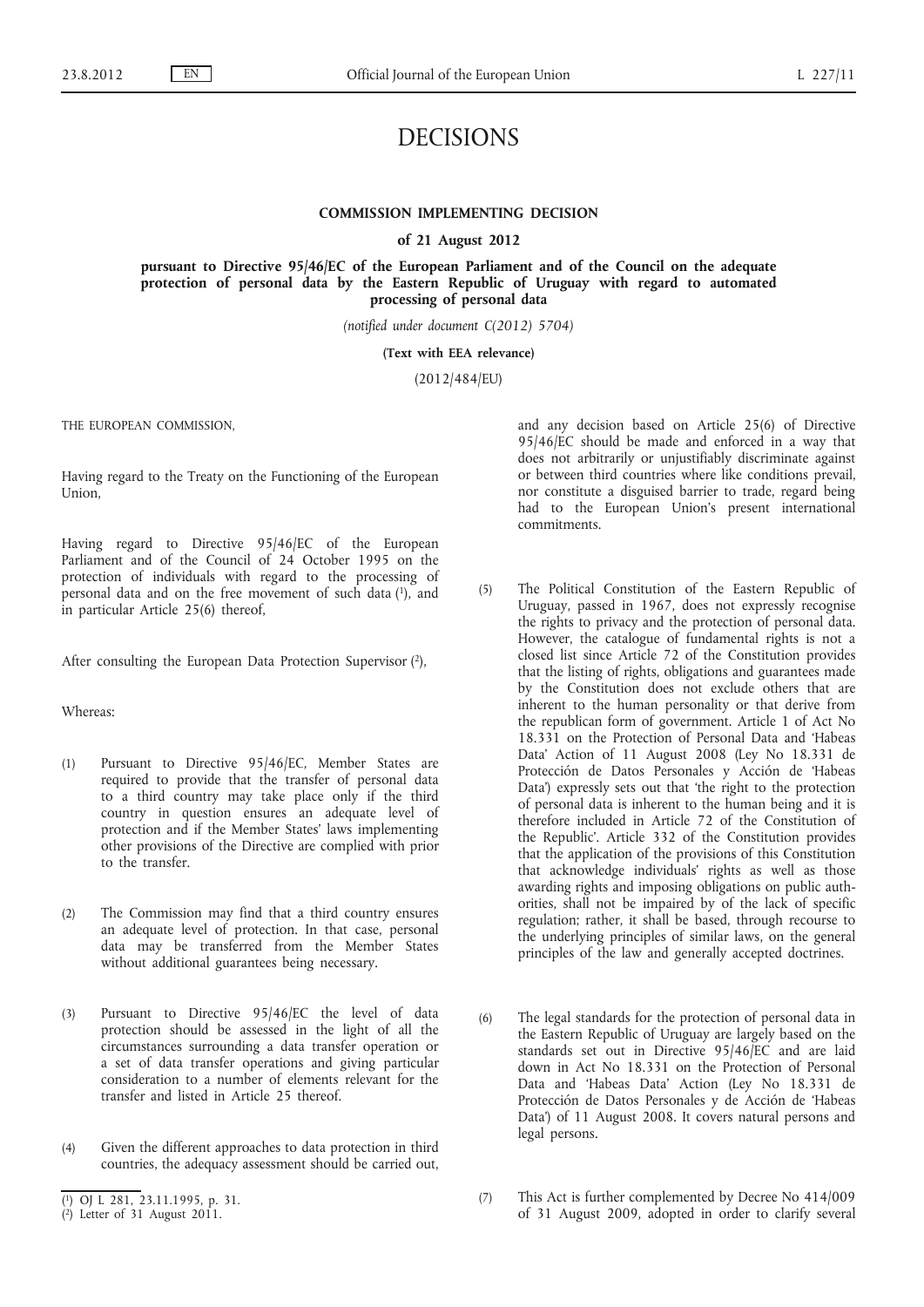aspects of the Act and to lay down the detailed regulation of the organisation, powers and functioning of the data protection supervisory authority; The Preamble of the Decree sets out that it is appropriate to adjust the national legal system on this matter to the most accepted comparable legal regime, essentially that established by European countries through Directive 95/46/EC.

- (8) Data protection provisions are also contained in a number of special acts that create and regulate databases, namely, acts regulating certain public registries (public deeds, industrial property and trade marks, personal acts, real estate, mining or credit reporting). Act No 18.331 applies additionally to these acts in relation to those issues that are not governed by these specific legal instruments, pursuant to Article 332 of the Constitution.
- (9) The legal data protection standards applicable in the Eastern Republic of Uruguay cover all the basic principles necessary for an adequate level of protection for natural persons, and also provide for exceptions and limitations in order to safeguard important public interests. These legal data protection standards and the exceptions reflect the principles laid down by Directive 95/46/EC.
- (10) The application of the legal data protection standards is guaranteed by administrative and judicial remedies, in particular, by the 'habeas data' action, which enables a data subject to take a data controller to court in order to enforce his right of access, rectification and deletion, and by independent supervision carried out by the supervisory authority, the Unit for the Regulation and Control of Personal Data (Unidad Reguladora y de Control de Datos Personales (URCDP)), which is invested with powers of investigation, intervention and sanction in line with Article 28 of Directive 95/46/EC, and which acts completely independently. Moreover, any interested party is entitled to seek judicial redress for compensation for damages suffered as a result of the unlawful processing of his personal data.
- (11) Uruguayan data protection authorities have provided explanations and assurances as to how the Uruguayan law is to be interpreted, and have given assurances that the Uruguayan data protection legislation is implemented in accordance with such interpretation. In particular, Uruguayan data protection authorities have explained that, pursuant to Article 332 of the Constitution, Act No 18.331 applies additionally to special acts that create and regulate specific databases in relation to those issues that are not governed by these specific legal instruments. They have also clarified that, regarding the lists referred to in Article 9 C) of Act No 18.331, and which do not require the consent of the data subject for the processing, the Act also applies, namely the principles of proportionality and finality, the rights of data subjects and that they are subject to

the supervision by the data protection authority. With regard to the transparency principle, the Uruguayan data protection authorities have informed that the obligation to provide the data subject with the necessary information applies in all cases. Regarding the right of access, the data protection authority has clarified that it is sufficient for a data subject to prove its identity when making a request. The Uruguayan data protection authorities have clarified that the exceptions relating to the principle on international transfers laid down in Article 23(1) of Act No 18.331 cannot be understood as having a broader application than that of Article 26(1) of Directive 95/46/EC.

- (12) This Decision takes into account these explanations and assurances and it is based upon them.
- (13) The Eastern Republic of Uruguay is also party to the American Convention of Human Rights ('Pact of San José de Costa Rica) of 22 November 1969, and in force since 18 July 1978 (1). Article 11 of this Convention lays down the right to privacy and Article 30 sets out that restrictions that, pursuant to this Convention, may be placed on the enjoyment or exercise of the rights or freedoms recognised by the Convention may not be applied except in accordance with laws enacted for reasons of general interest and in accordance with the purpose for which such restrictions have been established (Article 30). Moreover the Eastern Republic of Uruguay has accepted the jurisdiction of the Inter-American Court of Human Rights. Furthermore at the 1118th meeting of the Ministers' Deputies of the Council of Europe held on 6 July 2011, the Deputies invited the Eastern Republic of Uruguay to accede the Convention for the Protection of Individuals with regard to Automatic Processing of Personal Data (ETS No 108) and to its Additional Protocol (ETS No 118), after a favourable opinion of the relevant Consultative Committee  $(2)$ .
- (14) The Eastern Republic of Uruguay should therefore be regarded as providing an adequate level of protection for personal data as referred to in Directive 95/46/EC.
- (15) This Decision should concern the adequacy of protection provided in the Eastern Republic of Uruguay with a view to meeting the requirements of Article 25(1) of Directive 95/46/EC. It should not affect other conditions or

<sup>(</sup> 1) Organisation of American States; OAS, Treaty Series, No 36, 1144 UNTS 123. [http://www.oas.org/juridico/english/treaties/b-32.html](http://www.datospersonales.gub.uy/sitio/index.aspx)

<sup>(</sup> 2) Council of Europe: [https://wcd.coe.int/wcd/ViewDoc.jsp?Ref=CM/Del/](https://wcd.coe.int/wcd/ViewDoc.jsp?Ref=CM/Del/Dec(2011)1118/10.3&Language=lanEnglish&Ver=original&Site=CM&BackColorInternet=DBDCF2&BackColorIntranet=FDC864&BackColorLogged=FDC864) [Dec\(2011\)1118/10.3&Language=lanEnglish&Ver=original&Site=](https://wcd.coe.int/wcd/ViewDoc.jsp?Ref=CM/Del/Dec(2011)1118/10.3&Language=lanEnglish&Ver=original&Site=CM&BackColorInternet=DBDCF2&BackColorIntranet=FDC864&BackColorLogged=FDC864)  [CM&BackColorInternet=DBDCF2&BackColorIntranet=FDC864&](https://wcd.coe.int/wcd/ViewDoc.jsp?Ref=CM/Del/Dec(2011)1118/10.3&Language=lanEnglish&Ver=original&Site=CM&BackColorInternet=DBDCF2&BackColorIntranet=FDC864&BackColorLogged=FDC864)  [BackColorLogged=FDC864](https://wcd.coe.int/wcd/ViewDoc.jsp?Ref=CM/Del/Dec(2011)1118/10.3&Language=lanEnglish&Ver=original&Site=CM&BackColorInternet=DBDCF2&BackColorIntranet=FDC864&BackColorLogged=FDC864)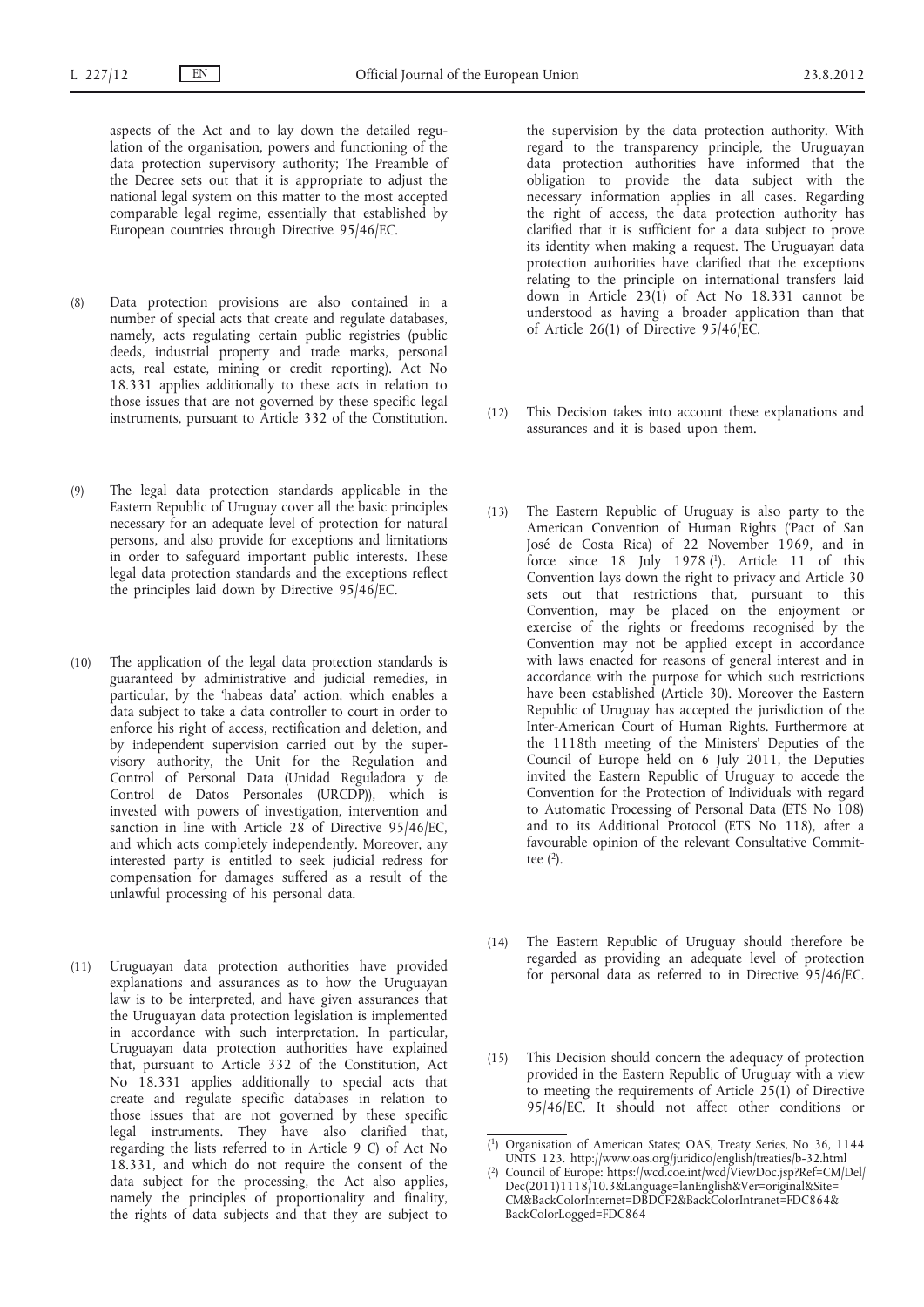restrictions implementing other provisions of that Directive that pertain to the processing of personal data within the Member States.

- (16) In the interest of transparency and in order to safeguard the ability of the competent authorities in the Member States to ensure the protection of individuals as regards the processing of their personal data, it is necessary to specify the exceptional circumstances in which the suspension of specific data flows may be justified, notwithstanding the finding of adequate protection.
- (17) The Commission should monitor the functioning of the Decision and report any pertinent findings to the Committee established under Article 31 of Directive 95/46/EC. Such monitoring should cover, inter alia, the Eastern Republic of Uruguay's regime applicable to transfers in the framework of international treaties.
- (18) The Working Party on the protection of individuals with regard to the processing of personal data established under Article 29 of Directive 95/46/EC has delivered a favourable opinion on the level of adequacy as regards protection of personal data which has been taken into account in the preparation of this Decision (1).
- (19) The measures provided for in this Decision are in accordance with the opinion of the Committee established under Article  $31(1)$  of Directive  $95/46/EC$ ,

HAS ADOPTED THIS DECISION:

## *Article 1*

1. For the purposes of Article 25(2) of Directive 95/46/EC, the Eastern Republic of Uruguay is considered as ensuring an adequate level of protection for personal data transferred from the European Union.

2. The competent supervisory authority of the Eastern Republic of Uruguay for the application of the legal data protection standards in the Eastern Republic of Uruguay is set out in the Annex to this Decision.

#### *Article 2*

1. Without prejudice to their powers to take action to ensure compliance with national provisions adopted pursuant to provisions other than Article 25 of Directive 95/46/EC, the competent authorities in Member States may exercise their existing powers to suspend data flows to a recipient in the Eastern Republic of Uruguay in order to protect individuals with regard to the processing of their personal data in the following cases:

- (a) where a competent Uruguayan authority has determined that the recipient is in breach of the applicable standards of protection; or
- (b) where there is a substantial likelihood that the standards of protection are being infringed, there are reasonable grounds for believing that the competent Uruguayan authority is not taking or will not take adequate and timely steps to settle the case at issue, the continuing transfer would create an imminent risk of grave harm to data subjects and the competent authorities in the Member State have made reasonable efforts in the circumstances to provide the party responsible for processing established in the Eastern Republic of Uruguay with notice and an opportunity to respond.

2. The suspension shall cease as soon as the standards of protection are assured and the competent authority of the Member States concerned is notified thereof.

#### *Article 3*

1. Member States shall inform the Commission without delay when measures are adopted on the basis of Article 2.

2. The Member States and the Commission shall inform each other of cases where the action of bodies responsible for ensuring compliance with the standards of protection in the Eastern Republic of Uruguay fails to secure such compliance.

3. Where the information collected under Article 2 and under paragraphs 1 and 2 of this Article provides evidence that any body responsible for ensuring compliance with the standards of protection in the Eastern Republic of Uruguay is not effectively fulfilling its role, the Commission shall inform the competent Uruguayan authority and, if necessary, present draft measures in accordance with the procedure referred to in Article 31(2) of Directive 95/46/EC with a view to repealing or suspending this Decision or limiting its scope.

#### *Article 4*

The Commission shall monitor the functioning of this Decision and report any pertinent findings to the Committee established under Article 31 of Directive 95/46/EC, including any evidence that could affect the finding in Article 1 of this Decision, that protection in the Eastern Republic of Uruguay is adequate within the meaning of Article 25 of Directive 95/46/EC and any evidence that this Decision is being implemented in a discriminatory way.

#### *Article 5*

Member States shall take all the measures necessary to comply with the Decision within three months of the date of its notification.

<sup>(</sup> 1) Opinion 6/2010 on the level of protection of personal data in the Eastern Republic of Uruguay. Available at [http://ec.europa.eu/justice/](http://ec.europa.eu/justice/policies/privacy/docs/wpdocs/2010/wp177_en.pdf) [policies/privacy/docs/wpdocs/2010/wp177\\_en.pdf](http://ec.europa.eu/justice/policies/privacy/docs/wpdocs/2010/wp177_en.pdf)